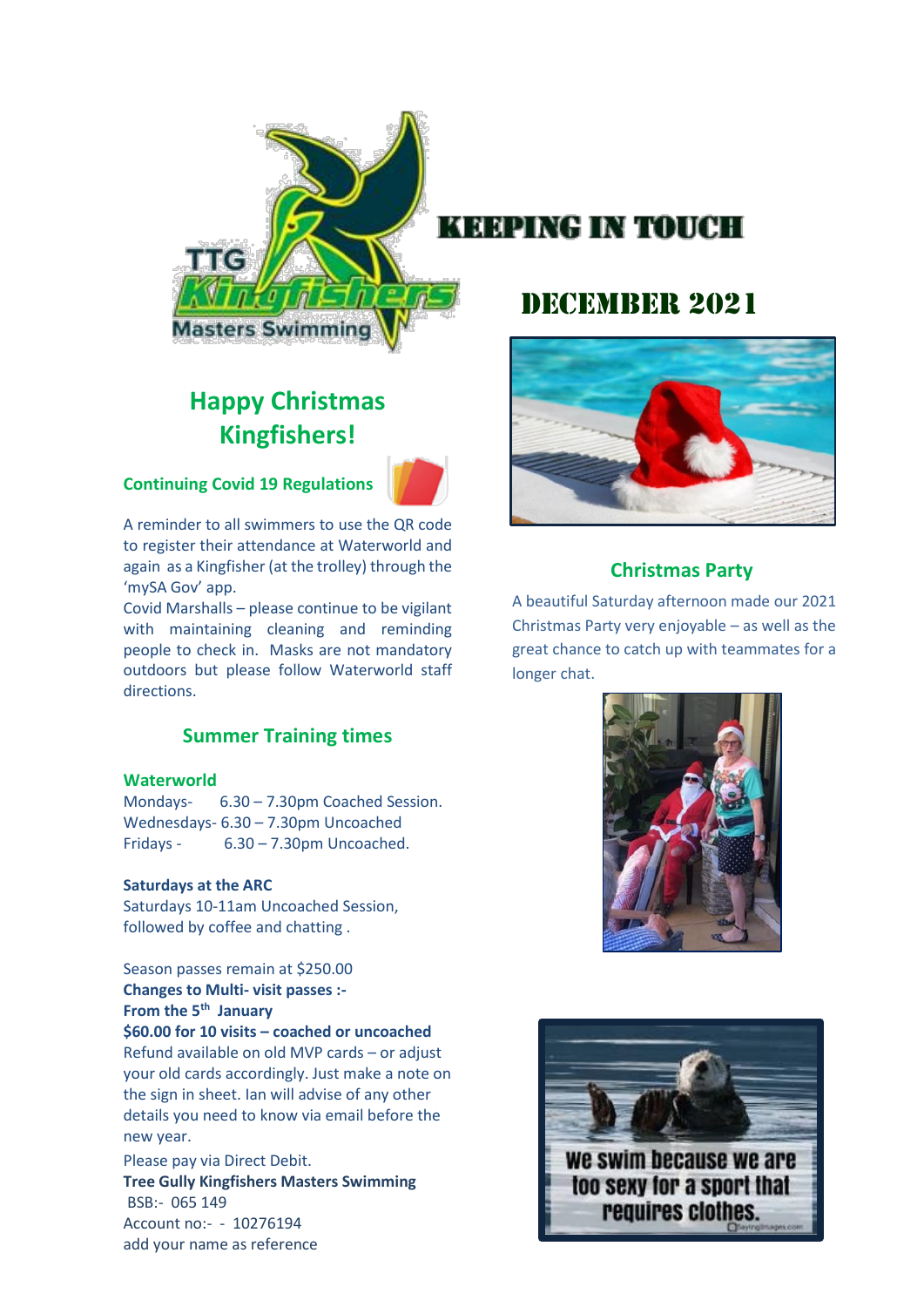### **A Message from Helen Haberfield "Christmas 2021'**

2021 has been a big year, - let's look back on what has happened, and what is happening now. Well, way back in Feb we had a great presentation night at the Watershed. It was so good that we are planning to do so again on Sunday  $27<sup>th</sup>$  March next year, keep that date free.

Those who attended the Branch presentation / AGM dinner really enjoyed that evening too. Next year's date to be advised in 2022.

We have had 2 grants this year which has allowed us to really give a big discount to purchase our new swimmers, get into great new caps and get equipment like gazeboes, stop watches, trolley for shed and a loud horn.

After voting for the updated constitution late last year, a new board of the same old people was elected at our AGM. Now we have 7 members instead of 11. Behind the scenes we continue to work tirelessly for you all. Fees and fee structure, money and money matters constantly motivating us to find ways to give us more for less. Moving away from cash has made our treasurer's life so much easier.

I hope you like the new season pass option, is a bargain when you train like Bernie and Bernadette. Again, we have had Ian working hard crunching numbers and in the New Year we are making a change, doing away with the two different MVP's replacing with one. Each session will be the same price, coached or uncoached. The aim is to reduce the burden and cost of having 2 cards, especially for the new members.

Hopefully more will come out and swim with the coach also. More information coming shortly. Mark Priess continues to be our coach and has been great. His programmes are a hit especially when they are explained to us, getting us ready for all upcoming events. An excellent role model swimmer to boot -so fast! Please thank him so he'll gladly apply for the coaching position again next year.

Although our trophy count might not be as big, our achievements have been. So many records and personal PB's. Again, John and I have had writer's cramp from filling in so many certificates. Several of our members are ranked in the top 10 Fina ranking for their age group.

Next year, as per the constitution three committee members will resign, it is an excellent opportunity for others to raise their hands and help run this club. Jan Gill, who has been our Secretary extraordinaire for 8 years will be one of those, she has done an exceptional job and her shoes will be hard to fill but please consider nominating. Due to our extremely busy schedule with lots of wonderful swimming opportunities, next year our AGM will be held on the same evening as the presentation dinner. The AGM is expected to be short and sweet and will commence 30mins before the dinner. Please come.

Thanks to all of you, not only do most of you swim, your assistance in managing this club is fantastic. From timekeeping at the MS Swimathon & SAPSASA carnival (need volunteers for that too next year 4<sup>th</sup> March, -- we can convoy down to Pt Elliot for the open water swim on Saturday afternoon together after).

Or cooking up millions of snags for the Bunnings BBQs and/or the end of year school break up weeks at Waterworld where we made amazing amounts this year, over \$3300. \$2000 of that will go towards fixing some glitches we have with our website, so easier for us to manage ourselves from behind, to give you all a better experience.

Also, thanks to Owen Haeney, our new MPIO, (Member Protection Information Officer), he is now qualified and ready to hear your concerns or hopefully (never) complaints.

Thanks to Bernie and Maddi for producing excellent informative and fun newsletters on a regular basis. It is our way of keeping you up to date. So please read and enjoy.

Special mention today is Des, our unbelievably great asset, who has guided (timed and recorded) us over many kilometres. Des has decided to hang up the stopwatch. Des's commitment to the Endurance 1000 over many years has been so great for our club. Although he is hanging up his stopwatch, he will always be there to give a hand to Eric and Steve who have kindly volunteered to take on this mammoth task. Thanks to all of you always for your efforts.

Lastly, best wishes to all of you and those who are recovering from illnesses and ailments this year. Brian and Jean Robinson, John and Pam Flowers, John Pagett, Del and anyone else I have failed to name.

Lastly, thanks Ange and Alex again for having this party here.

Good luck to all tomorrow at Woodside.

Cheers,

Helen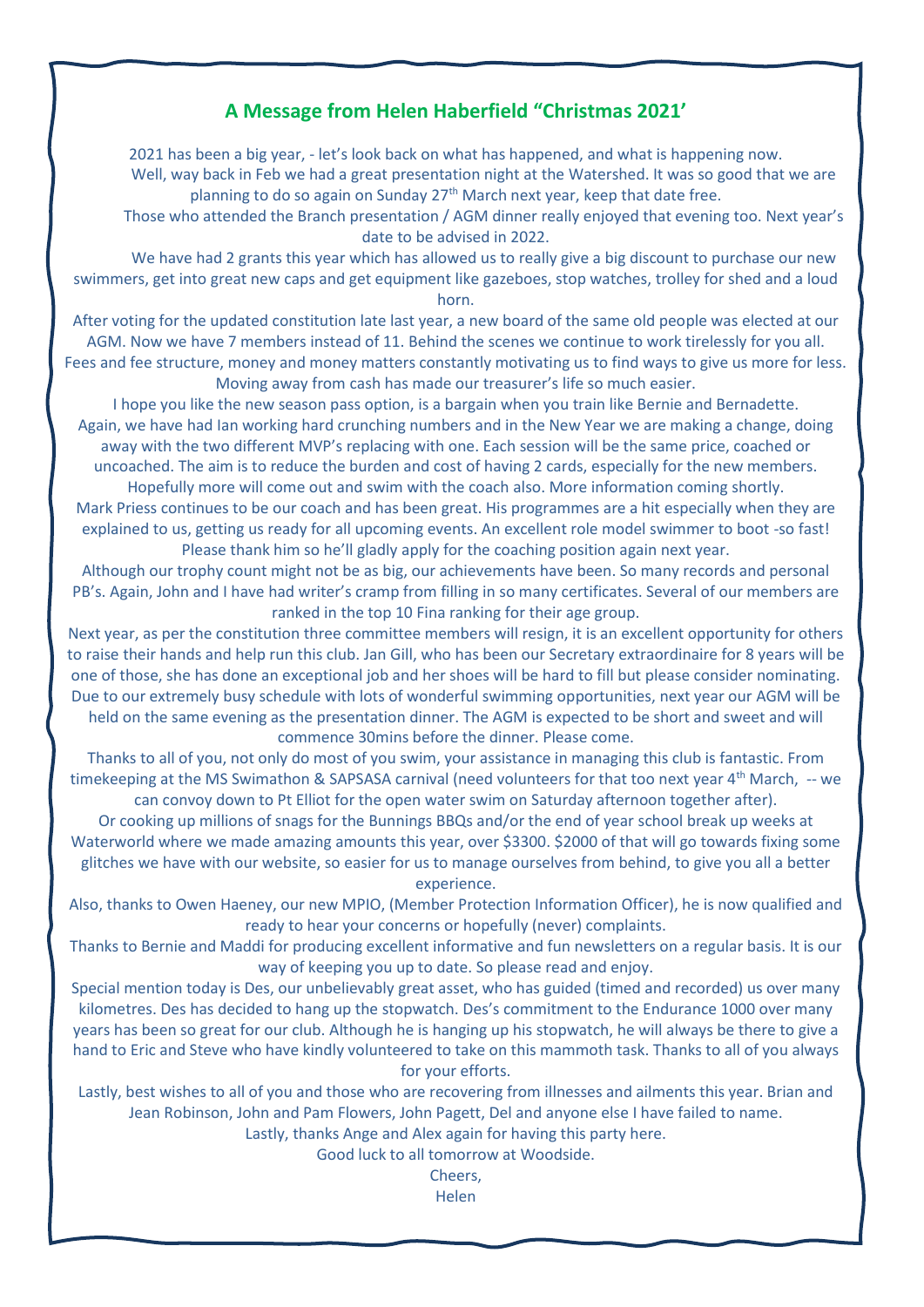## **Training prizes**

You only need to attend 6 sessions per month to be in the draw.

Winners for October and November are Eithne and Jenny.



## **Fundraising BBQ's**

Over the first 2 weeks of December, Kingfishers have organised the Sausage Sizzles to feed school students visiting Water World for their end of year Excursions *and* held a Bunnings BBQ in the middle of the 2 weeks.

Some extremely busy days and hard work made these days very successful, bringing in a record profit of \$3,900.

Thank- you to all Members who volunteered their time and especially **John Gamlen** who did an amazing job organising **everything**.

## **MS Swim 2022**



Registrations are open for the MS Swim next February  $12<sup>th</sup>$  and  $13<sup>th</sup>$ . Its not too far away so please register under TTG Kingfishers to be part of our team.

Maddi will organise a timetable so you may select the times you are available to swim or let her know when you register so she can lock in your preferred time.

This is a great event so gather your friends and enter now.

The club will donate money to MS so individual fundraising is optional.

## **2022 Registrations**

This is to advise that MSSA membership renewal for 2022 is now due and payable by 31st December 2021.

The 2022 subscription fee is \$123.00.

Membership renewal and payment is done online by logging onto the Master's Swimming SA website at:

[www.mastersswimmingsa.org.au](http://www.mastersswimmingsa.org.au/)

Charlotte will send out details on Social Membership. It's great for your partners to be a club member even if they don't swim.

**Memberships must be renewed before 31st December 2021 to enable you to swim with TTG Kingfishers and Master's Swimming SA in 2022.**

## **Training dates over Christmas**.

**Last training session** at Waterworld will be 22nd December.

We have requested to have the slides open on that night from 6pm to start training at 6.30pm.

**Return to training** at Waterworld on 5<sup>th</sup> January.

Last Saturday training session at **The ARC** will be on 18<sup>th</sup> December and returning on 8<sup>th</sup> January 2022.

#### **A message from Alice Springs:- Alice Springs Masters Games**

We're sorry to say that, due to the continued effects of COVID-19, we have had to move the 2022 Alice Springs Masters Games to 2023.

This is the second time we have had to defer the Games, and we are truly disappointed we cannot deliver them for you in 2022.

We are confident that moving the Games to 2023 will see more of the population able to take part, and help us deliver a fulfilling, memorable multisport event we'll all talk about for years to come!

Thank you to all our Games Family for your understanding. Your ongoing support means the world to us.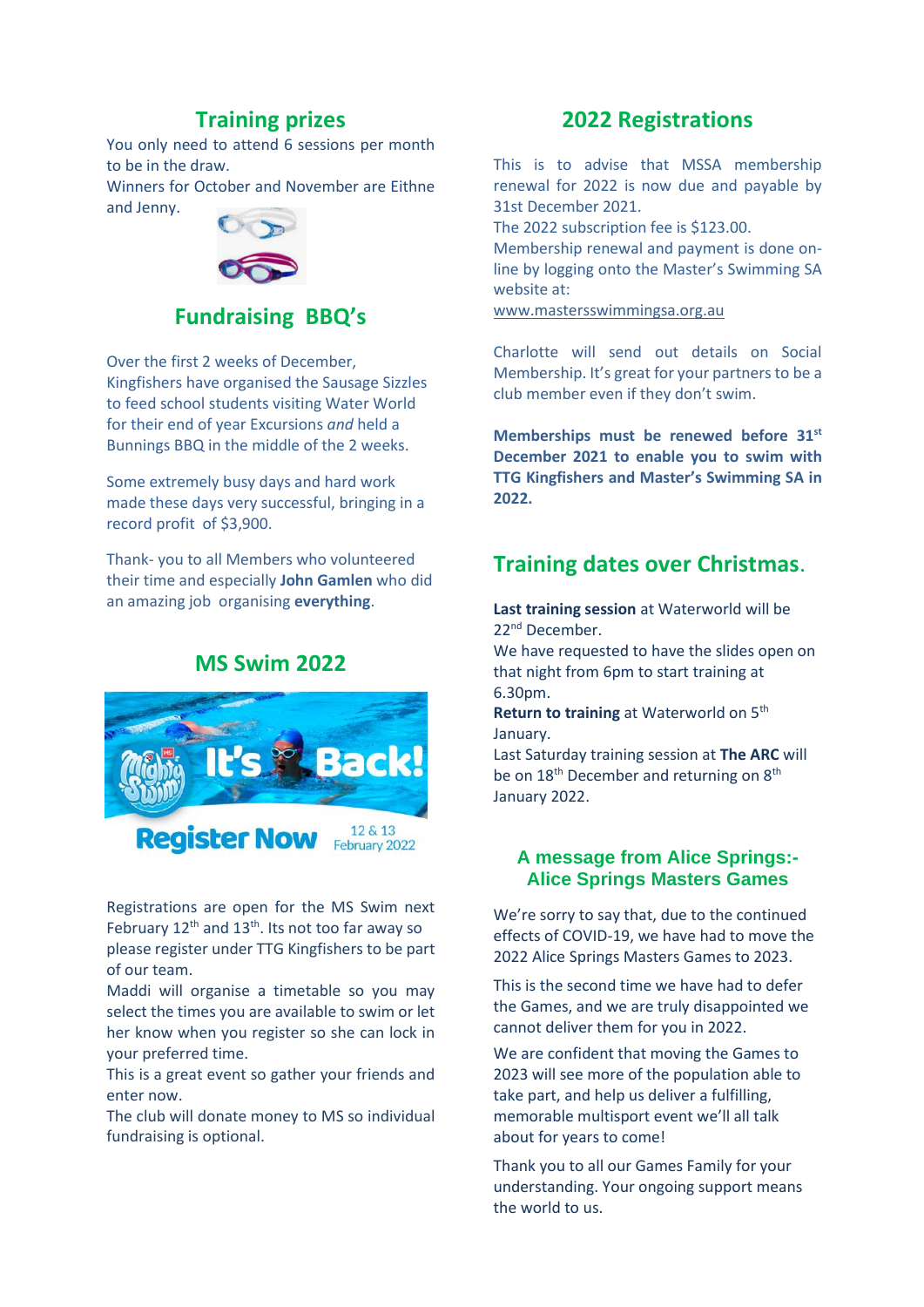## **Endurance 1000 Co-Ordinator**

Our Endurance Swim Coordinator, Des Mulqueen, has announced he will not continue with his role as Endurance 1000 Co-ordinator in 2022. Des has held this role for the past 13 years and we will miss him and his patience organising us on Friday nights.

Kingfishers appreciate the huge amount of work that goes into recording all these swims and times and sincerely thank Des for his dedication and encouragement.

# **Endurance 1000 Co-Ordinator Report** - **December 2021**

Endurance 1000 points as at 05/12/2021

| Total points.               | 5823 |
|-----------------------------|------|
| Female points.              | 4595 |
| Male points.                | 1228 |
| E1000 Participation.        | 32   |
| <b>Female Participants.</b> | 21   |
| Male Participants.          | 11   |
| Total club members.         | 52   |

Of the 5823 points, 626 points were gained at the recent endurance morning on Sunday 26 November.

Many thanks to the board for organising this morning, also thanks to 12 members who swam  $\triangle$   $\triangle$  the timekeepers  $\heartsuit$  and of course, those who organised and served brunch

Please note that as Christmas Day falls on a Saturday this year, endurance swimming for 2021 ends on Friday 17th December at Water World and on Saturday 18th December at the ARC.

PS. When the National recorder has tallied all the points and percentages for 2021 in mid-January, I will inform the board of the Kingfishers positioning both at a National and State level.

### **Endurance1000 in 2022**

### **Eric Smith and Steve Shears will be the new Endurance 1000 Co-Ordinators**

Endurance 1000 timing sessions will be held every Friday. An extra lane will be available on Fridays after the 21<sup>st</sup> November for endurance swims.

Endurance swims at the ARC are on the last Saturday of each month. Please be aware there is not an extra lane booked these mornings so any swimmer who wants to follow a program will have to make allowances for faster or slower teammates. A suggestion is to make a 'passing plan' before commencing the session so everyone is aware to get overtaken or to overtake safely. \* Could be a tap on the toe from behind (or if you are aware someone is coming up behind you) and the swimmer in front stays to the left side at the end of the lane and the person overtakes them on the right side.

All club members are welcome to join in – what a great way to get in some longer swims ready for the Open Water Swims through summer and gain Endurance points for yourself and your club. Please follow the direction of the timekeepers

so they can concentrate on timing **you**.

## **Club Apparel and equipment**

Club branded apparel is available to purchase through our website ttgmastersswimming.org.au Click on membership, then on merchandise.

New club caps are in the trolley - \$10.00 each or let Helen know if you'd like to pick one up at a Swim Meet.



Des